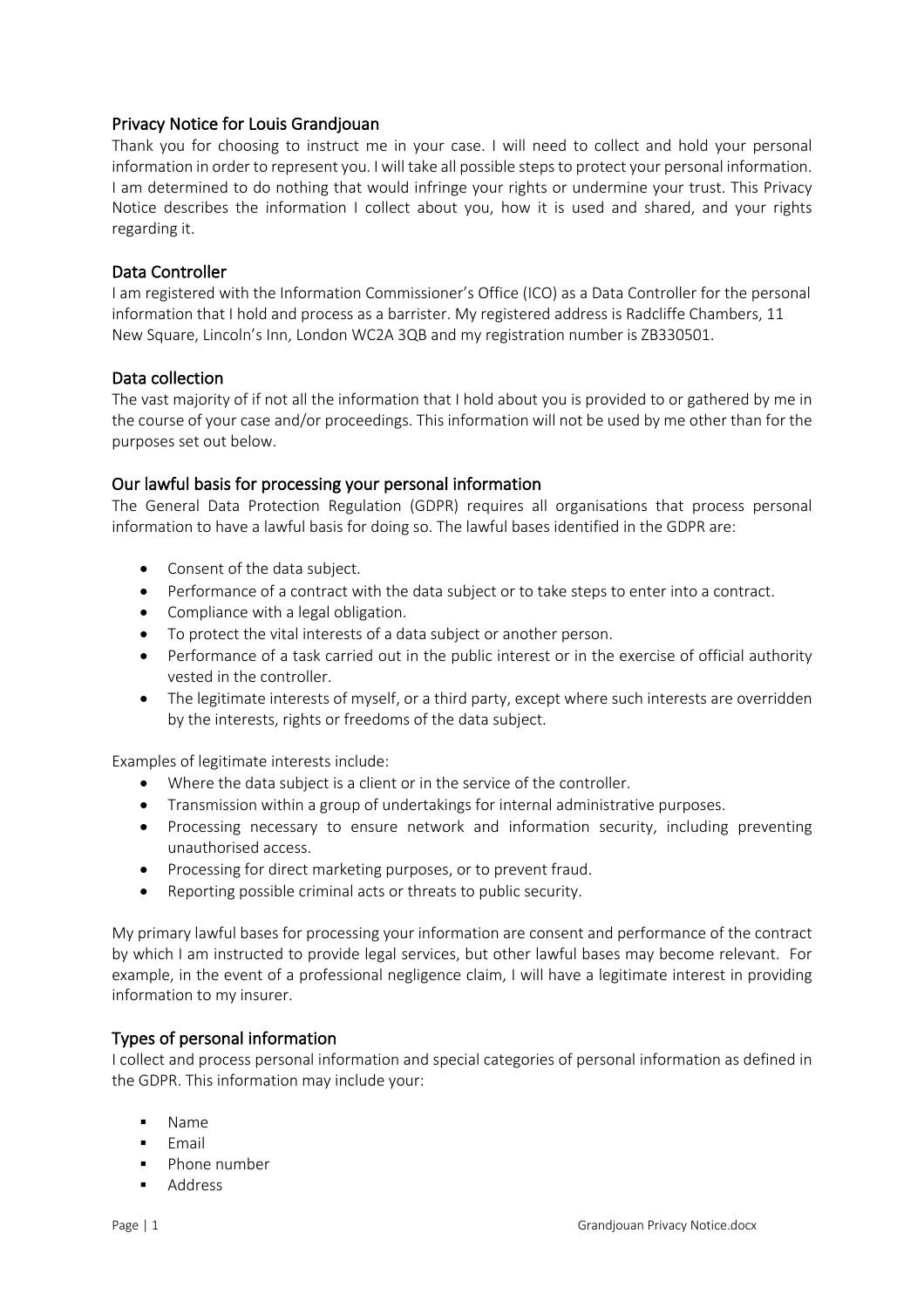- Payment or bank details
- Date of birth
- Location details
- Device IP address
- § Financial information
- § Medical Records
- § Criminal Records
- Biographical information

# Use of your personal information:

I may use your personal information to:

- Provide legal advice and representation and other legal services.
- Assist in training pupils and mini-pupils.
- **■** Investigate and address your concerns.
- Communicate with you about news, updates and events.
- Investigate or address legal proceedings relating to your use of my services/products, or as otherwise allowed by applicable law.
- Make statutory returns as required by applicable law.
- Comply with my professional or legal obligations.

I do not use automated decision-making in the processing of your personal information. I collect and process both personal information and special categories of personal information as defined in the GDPR. This includes:

#### I may share your personal information with:

- The relevant client's instructing solicitor.
- § Legal representatives for other parties for the purpose of enabling communication (such as providing your name when stating on whose behalf I am instructed).
- Radcliffe Chambers management and staff who provide administrative services.
- My regulator, insurer and/or legal advisors in the event of a dispute or other legal matter.
- Law enforcement officials, government authorities, or other third parties to the extent required by applicable law.
- § The courts, mediator, arbitrator or adjudicator or person in an analogous position, in the ordinary course of proceedings.
- Any other party where consent is given to the sharing by the client.

And with the following (subject to any instructions you give to the contrary):

- § Any pupil or mini pupil within Chambers.
- § Counsel in Chambers, where they have also been instructed or for the purposes of proof reading or obtaining a second opinion on an informal basis.
- Legal representatives for other parties, for the purposes of resolving the case.

### Transfers to third countries and international organisations

I may transfer personal information to legal representatives in third countries where those legal representatives have been instructed on the same matter as, or on a matter connectedwith, the matter on which I am instructed by you. The safeguards that apply are the legal and professional obligations of those legal representatives and any relevant contractual terms in the agreement by which you have instructed such legal representatives.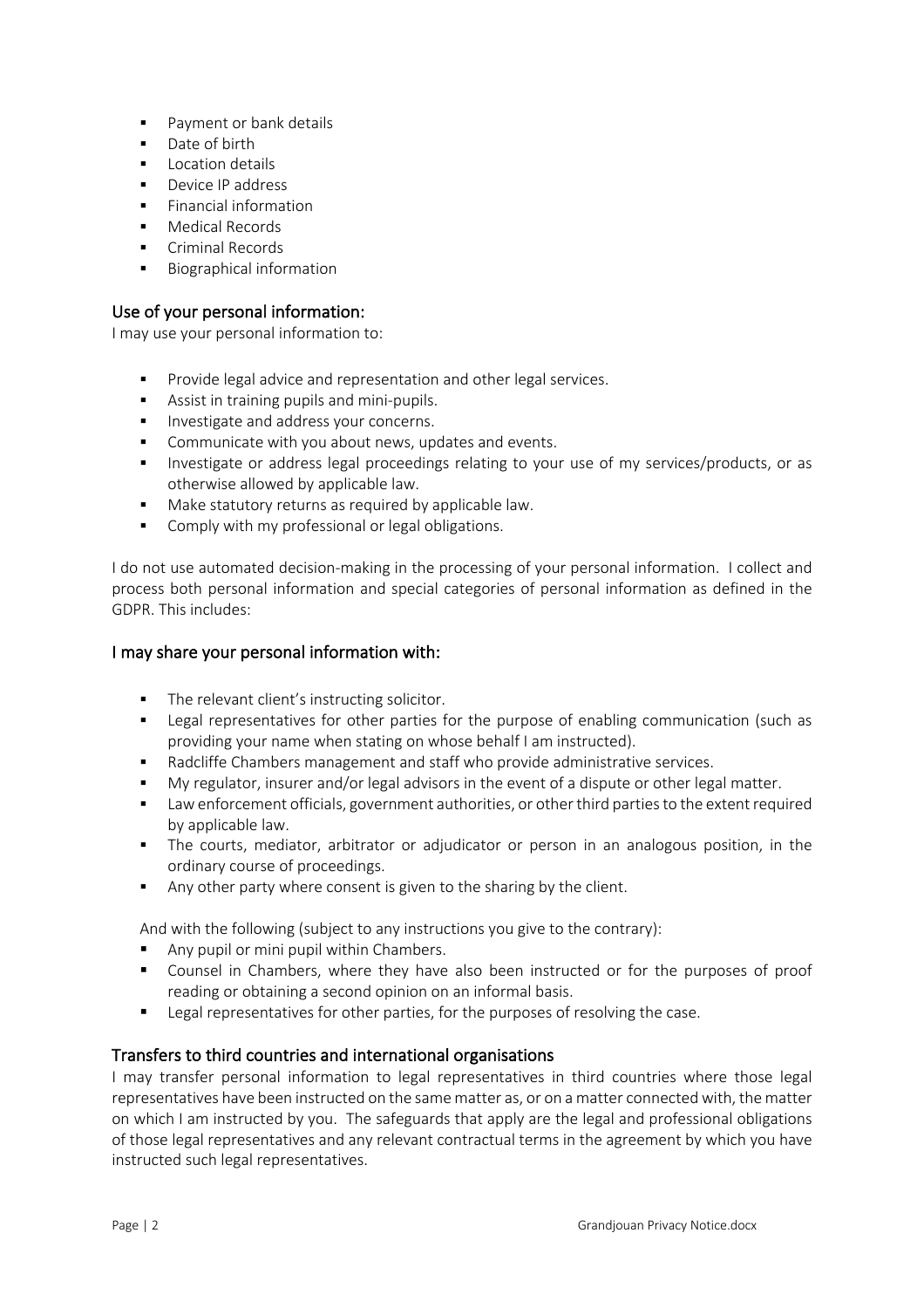I am satisfied that such transferred personal information is fully protected and safeguarded as required by the General Data Protection Regulation.

#### Retention of personal information

I retain your personal information, as specified in my Retention and Disposal Policy (copy available on request) which details how long I hold personal information for and how I dispose of it when it no longer needs to be held. I will delete or anonymise your personal information at your request unless:

- An unresolved issue, such as a claim or dispute, is outstanding;
- I am legally required not to delete or anonymise such information; or
- There are overriding legitimate business interests, including but not limited to fraud prevention and the protection of clients' safety and security.

#### Your rights

The General Data Protection Regulation gives you specific rights around your personal information. For example, you have to be informed about the personal information I hold and what I use it for, you can ask for a copy of the personal information I hold about you, you can ask me to correct any inaccuracies with the personal information I hold, you can ask me to stop sending you direct mail, or emails, or in some circumstances ask me to stop processing your details. Finally, if I do something irregular or improper with your personal information you can seek compensation for any distress you are caused or loss you have incurred. You can find out more information from the ICO's website http://ico.org.uk/for the public/personal information and this is the organisation that you can complain to if you are unhappy with how I dealt with you.

#### Accessing and correcting your personal information

You may request access to, correction of, or a copy of your personal information by contacting me at +44 (0)20 7831 0081.

### Marketing opt-outs

You may opt out of receiving emails and other messages from Radcliffe Chambers by following the instructions in those messages.

### Cookies

Radcliffe Chambers' website uses cookies. These are small text files that are placed on your computer or mobile device when you visit a website. Radcliffe Chambers' website uses both "session cookies" and "persistent cookies". Session cookies allow you to move from page to page which Radcliffe Chambers' website and any information you enter to be remembered. This type of cookie is deleted when you close your browser or after a short time. Persistent cookies all Radcliffe Chambers' website to remember your preferences and settings when you visit the website in the future. Persistent cookies expire after a prescribed period of time. Radcliffe Chambers may use Google Analytics to provide them with information about the use of Radcliffe Chambers' website, including:

- User preferences and settings.
- The frequency with which website content is accessed and the length of any visit.
- **•** The requesting computer's IP address and any domain name associated with it.
- Measure the effectiveness of advertising campaigns.
- Analyse site visits and trends.